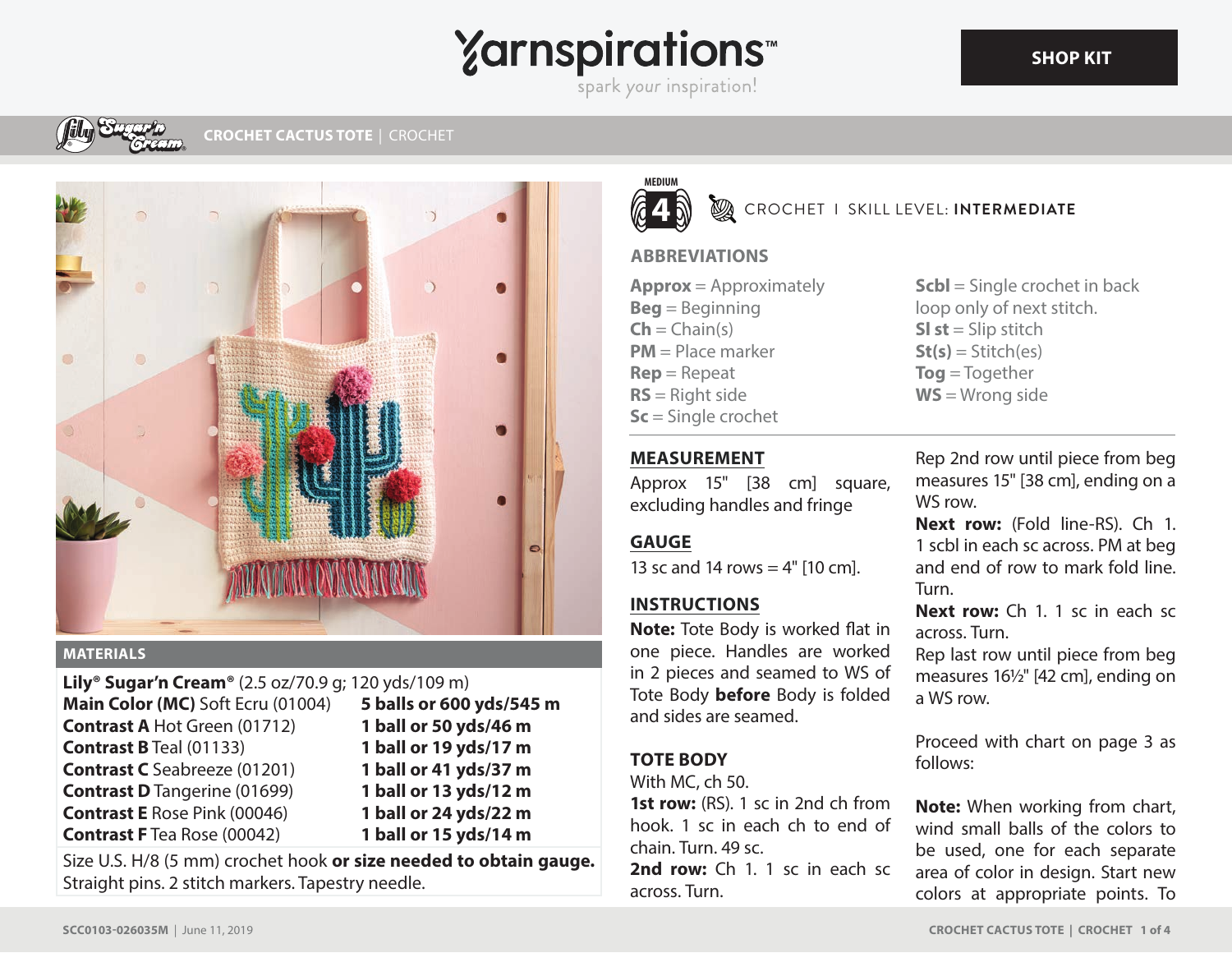**Yarnspirations** 

spark your inspiration!



**CROCHET CACTUS TOTE**| CROCHET

change color, work to last 2 loops on hook of first color. Draw new color through last 2 loops and proceed in next color.

**1st to 40th rows:** Work rows 1 to 40 of Chart in sc, reading RS rows from right to left and WS rows from left to right.

**Next row:** (RS). With MC, ch 1. 1 sc in each sc across. Turn. Rep last row until piece from beg measures 30" [76 cm], ending on a WS row. Fasten off

#### **HANDLES** (make 2)

With MC, ch 170. **1st row:** (RS). 1 sc in 2nd ch from hook. 1 sc in each ch to end of chain. Turn. 169 sc.

**2nd row:** Ch 1. 1 sc in each sc across. Turn.

Rep 2nd row until Handle measures 2" [5 cm] wide. Fasten off.

### **FINISHING**

**Embroidery** (see Embroidery Diagram on page 3):

With A, embroider ridges on Cactus #1 using chain stitch as seen in diagram.

With C, embroider ridges on Cactus #2 using chain stitch as seen in diagram.

With B, embroider ridges on Cactus #3 using chain stitch as seen in diagram.

**Attach Handles: With Body flat** and WS facing, attach handles to Body as seen in Assembly Diagram on page 4. Align short edges of handles along Fold Line (as indicated by markers) 2½" [6.5 cm] from side edge of Body. Be sure not to twist Handles. Pin Handles in place. With MC, sew edges of Handles in place through WS of Body sts making sure yarn does not show on RS of Body.

**Seam side edges:** Fold Body in half along fold line with WS facing each other. Join MC with sl st at corner to seam first side of Tote. Ch 1. Working through both thicknesses, work sc evenly across. Fasten off. Rep on opposite side.

**Pompoms** (make 2 with D, make 1 each with E and F)

Wind yarn around 3 fingers approx 50 times. Tie tightly in the middle and leave a long end for attaching to Tote. Cut loops at both ends and trim to smooth round shape. Sew securely to top of cacti as seen in photo.



**Fringe:** Cut strands of C, D, E, and F 6" [15 cm] long. Taking 4 strands tog (1 of each color), fold in half and knot into fringe in every other rem loop along Fold Line. Trim Fringe evenly.

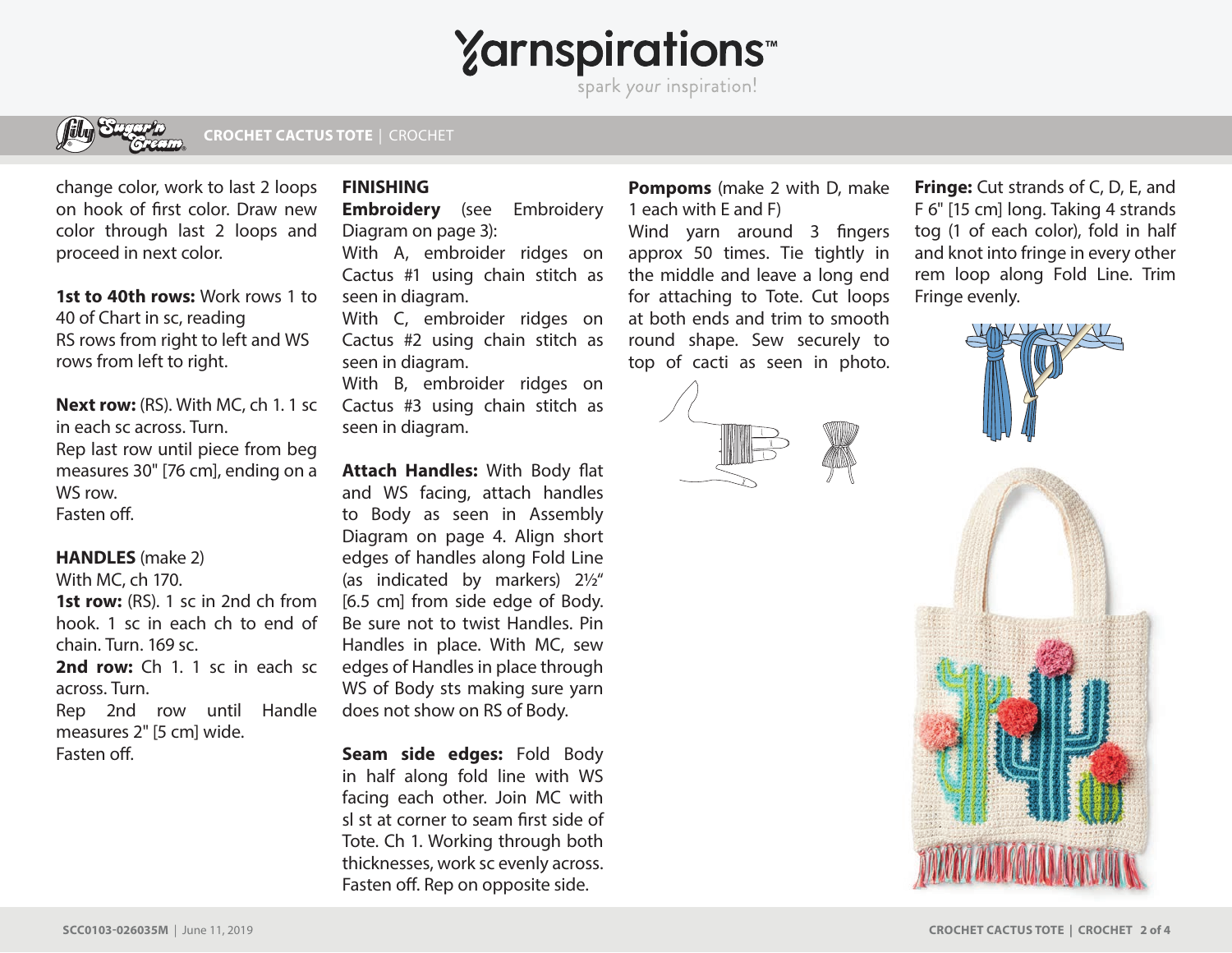# Yarnspirations<sup>\*\*</sup>



**CROCHET CACTUS TOTE**| CROCHET